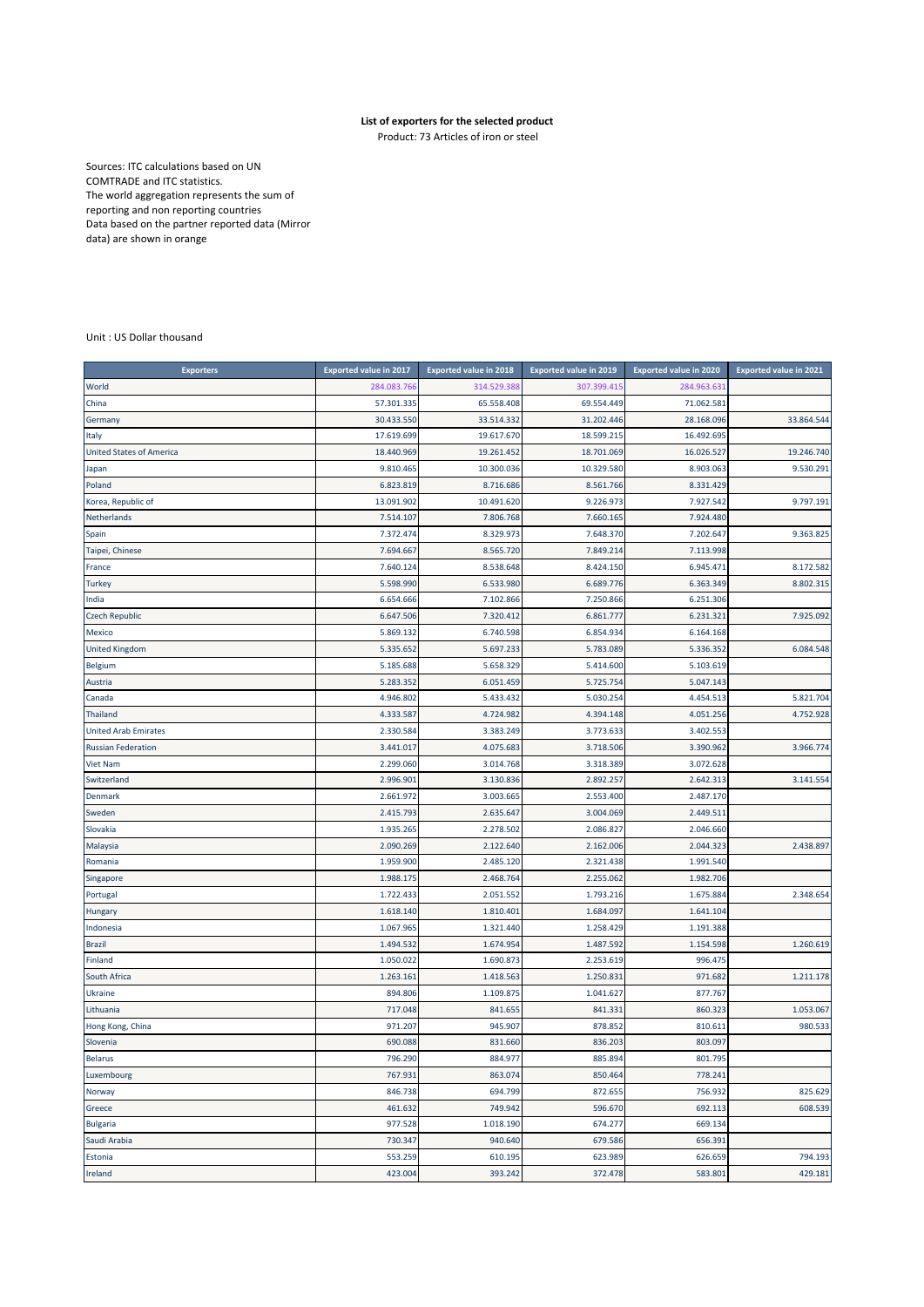| Croatia                      | 516.075 | 574.093        | 573.777 | 553.819 |         |
|------------------------------|---------|----------------|---------|---------|---------|
| Australia                    | 602.734 | 670.173        | 642.318 | 524.318 | 651.225 |
| Latvia                       | 417.062 | 477.862        | 497.315 | 517.552 | 684.931 |
| Serbia                       | 471.532 | 517.674        | 489.464 | 487.458 | 662.811 |
| Israel                       | 372.537 | 407.264        | 299.568 | 437.201 |         |
| Bosnia and Herzegovina       | 334.522 | 430.063        | 446.340 | 422.735 |         |
|                              | 280.215 | 287.179        | 281.331 | 365.970 |         |
| Egypt                        | 352.391 | 477.150        |         |         |         |
| Philippines                  |         |                | 466.372 | 339.377 |         |
| Iran, Islamic Republic of    | 531.963 | 699.358        |         | 307.574 |         |
| <b>Bahrain</b>               | 388.435 | 341.918        | 359.594 | 289.708 |         |
| Oman                         | 307.394 | 434.846        | 327.887 | 229.21  |         |
| <b>Tunisia</b>               | 262.610 | 323.827        | 322.415 | 194.49  |         |
| Macedonia, North             | 210.202 | 259.558        | 194.679 | 192.516 |         |
| Kazakhstan                   | 206.828 | 269.857        | 254.840 | 191.715 |         |
| Morocco                      | 125.619 | 148.802        | 164.587 | 186.326 |         |
| Chile                        | 306.869 | 246.122        | 247.573 | 176.951 | 223.397 |
| Guatemala                    | 135.312 | 159.315        | 143.878 | 146.490 |         |
| Colombia                     | 155.691 | 216.264        | 200.523 | 140.285 |         |
| New Zealand                  | 148.342 | 149.040        | 139.538 | 128.535 | 155.356 |
| Argentina                    | 621.900 | 318.211        | 225.377 | 125.788 | 497.707 |
| Ecuador                      | 147.302 | 134.331        | 123.555 | 119.570 |         |
| Peru                         | 112.504 | 121.654        | 126.562 | 104.111 |         |
| Jordan                       | 76.186  | 73.384         | 111.556 | 93.905  |         |
| Costa Rica                   | 98.935  | 107.995        | 98.257  | 90.800  |         |
| Qatar                        | 364.265 | 357.975        | 235.468 | 87.002  |         |
| Kuwait                       | 111.145 | 87.718         | 76.606  | 79.242  |         |
| Côte d'Ivoire                | 25.432  | 29.749         | 23.921  | 63.219  |         |
|                              | 68.611  | 68.927         | 73.860  | 60.205  |         |
| Panama                       | 54.365  |                | 64.213  | 59.014  |         |
| El Salvador                  |         | 63.114         |         |         |         |
| Pakistan                     | 116.617 | 88.163         | 66.621  | 54.473  |         |
| Sri Lanka                    | 34.309  |                | 69.249  | 51.751  |         |
| <b>Trinidad and Tobago</b>   | 26.40   | 29.35          | 50.647  | 51.58   |         |
| Dominican Republic           | 44.824  | 50.352         | 45.454  | 49.963  |         |
| Honduras                     | 49.806  | 55.231         | 57.215  | 46.63   |         |
| Cambodia                     | 28.394  | 49.451         | 49.071  | 45.759  |         |
| Uzbekistan                   | 16.984  | 26.805         | 35.526  | 44.737  |         |
| Kenya                        | 44.524  | 45.446         | 46.427  | 44.090  |         |
| Albania                      |         | 29.379         | 36.573  | 44.036  |         |
|                              | 25.230  |                |         |         |         |
| Palestine, State of          | 22.061  | 30.313         | 35.007  | 33.004  |         |
| <b>Free Zones</b>            | 221.59  | 184.35         | 45.112  | 32.000  |         |
| Uganda                       | 27.640  | 36.209         | 32.093  | 31.074  |         |
| Lebanon                      | 36.452  | 41.648         | 35.503  | 29.424  |         |
| <b>Uruguay</b>               | 58.862  | 60.508         | 51.631  | 27.843  |         |
| Azerbaijan                   | 45.137  | 53.345         | 18.160  | 22.691  |         |
| Tanzania, United Republic of | 13.446  | 26.462         | 14.887  | 22.359  |         |
| Zambia                       | 15.214  | 21.388         | 25.342  | 21.944  |         |
| <b>Marshall Islands</b>      | 1.733   | 5.988          | 1.929   | 21.137  |         |
|                              |         |                |         |         |         |
| Moldova, Republic of         | 15.038  | 16.470         | 17.139  | 20.081  |         |
| Senegal                      | 16.258  | 17.650         | 13.469  | 19.413  |         |
| Myanmar                      | 40.215  | 29.411         | 28.373  | 19.338  |         |
| Cyprus                       | 38.632  | 178.870        | 51.399  | 19.236  |         |
| Fiji                         | 18.799  | 19.733         | 22.928  | 19.220  |         |
| Bangladesh                   | 6.83    | 13.912         | 14.138  | 18.41   |         |
| Ghana                        | 19.220  | 13.787         | 24.144  | 18.342  |         |
| Namibia                      | 41.488  | 51.495         | 49.484  | 17.581  |         |
| Congo                        | 128.445 | 20.349         | 12.631  | 15.588  | 16.156  |
| Mozambique                   | 3.951   | 13.018         | 12.863  | 15.529  | 24.466  |
| Suriname                     | 1.479   | 4.370          | 1.161   | 13.996  |         |
| Georgia                      | 14.763  | 32.948         | 27.351  | 11.333  | 22.898  |
| <b>Brunei Darussalam</b>     | 11.427  | 46.474         | 39.154  | 10.072  |         |
| Nepal                        | 8.395   | 3.371          | 7.105   | 9.971   |         |
| Zimbabwe                     | 8.506   | 12.761         | 12.253  | 9.287   |         |
| Benin                        | 3.872   | 13.476         | 5.940   | 8.158   |         |
| Angola                       | 36.890  | 39.936         | 17.860  | 8.13    |         |
| Guyana                       | 6.896   | 3.255<br>2.234 | 45.959  | 7.744   | 3.396   |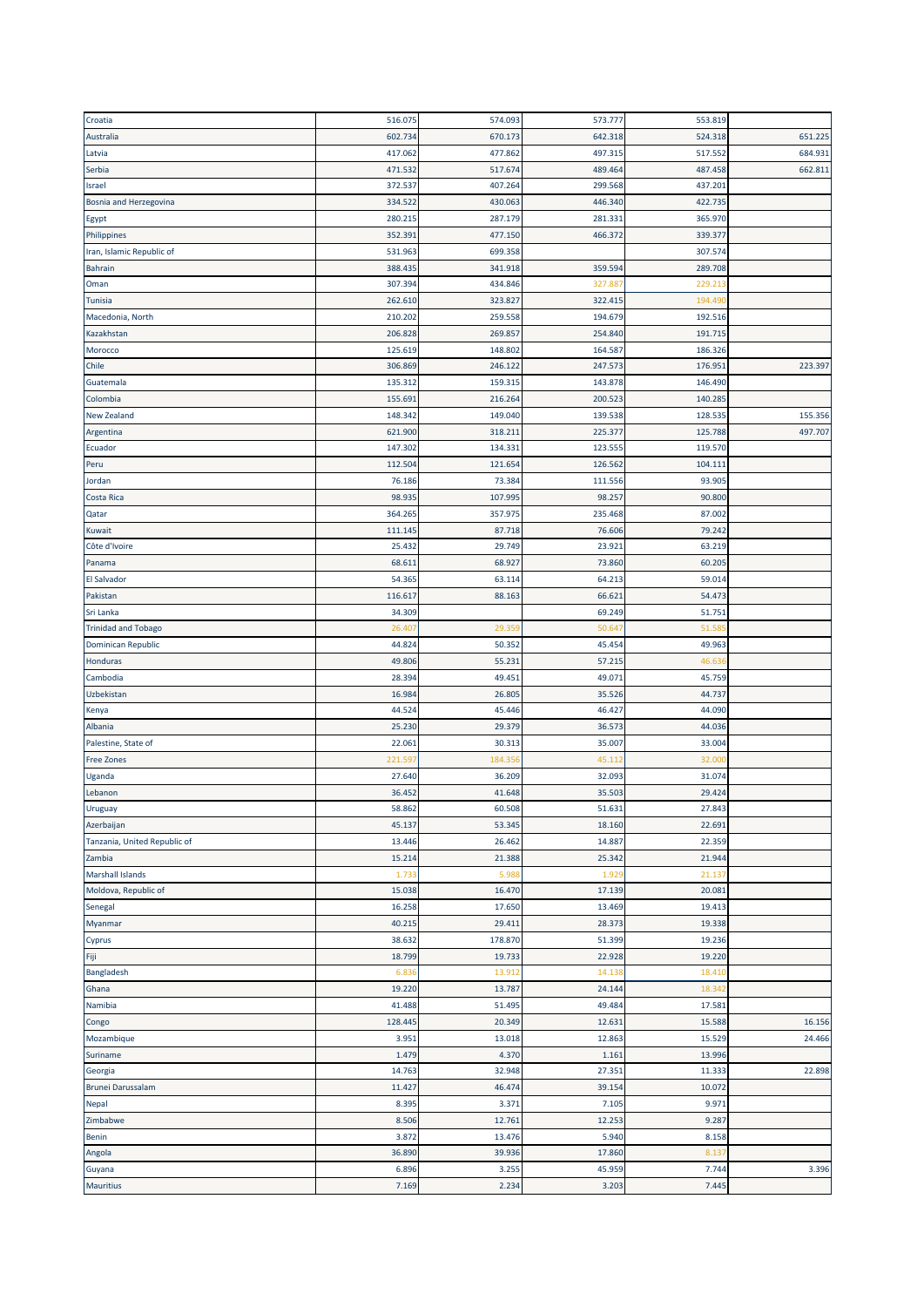| Nicaragua                                 | 2.202           | 6.036  | 7.967        | 7.239 |       |
|-------------------------------------------|-----------------|--------|--------------|-------|-------|
| <b>Barbados</b>                           | 7.453           | 9.706  | 7.628        | 6.675 |       |
| Kyrgyzstan                                | 4.892           | 5.532  | 7.905        | 6.619 |       |
| <b>Bahamas</b>                            | 7.265           | 10.987 | 8.379        | 5.915 |       |
| Algeria                                   | 889             | 13.56  | 18.920       | 5.55  |       |
| Cameroon                                  | 10.841          | 13.645 | 4.936        | 5.30  |       |
| Iceland                                   |                 |        |              |       |       |
|                                           | 5.951           | 13.645 | 5.111        | 5.08  |       |
| Lao People's Democratic Republic          | 2.870           | 902    | 4.345        | 4.81  |       |
| Paraguay                                  | 3.109           | 5.736  | 4.931        | 4.705 | 6.566 |
| Venezuela, Bolivarian Republic of         | 14.80           | 6.028  | 4.387        | 4.68  |       |
| Malta                                     | 49.558          | 39.690 | 30.586       | 4.359 |       |
| Armenia                                   | 3.072           | 2.344  | 2.458        | 4.264 |       |
| <b>Equatorial Guinea</b>                  | 313             | 197    | 552          | 4.00  |       |
| Syrian Arab Republic                      | 5.53            | 4.87   | 4.304        | 4.00  |       |
| Botswana                                  | 9.235           | 5.030  | 4.979        | 3.541 |       |
| Tajikistan                                | 692             | 808    | 1.813        | 3.225 | 2.026 |
| Togo                                      | 3.854           | 5.311  | 5.122        | 3.139 | 3.606 |
| Montenegro                                | 6.122           | 6.972  | 6.909        | 2.954 |       |
| Ethiopia                                  | 52              | 2.738  | 3.467        | 2.881 |       |
| Iraq                                      | 6.26            | 65     | 1.488        | 2.64  |       |
| Curaçao                                   | 6.402           | 4.774  | 4.265        | 2.571 |       |
| Jamaica                                   | 3.486           | 3.313  | 2.907        | 2.399 |       |
| Sierra Leone                              | 1.482           | 1.102  | 2.346        | 2.323 |       |
|                                           |                 |        |              |       |       |
| Libya, State of                           | 2.118           | 5.856  | 1.91         | 2.19  |       |
| Bonaire, Sint Eustatius and Saba          | 1.89            | 2.043  | 2.061        | 2.16  |       |
| Malawi                                    | 584             | 472    | 651          | 1.952 |       |
| Afghanistan                               | 0               | 0      | $\mathbf{1}$ | 1.93  |       |
| Papua New Guinea                          | 559             | 1.01   | 785          | 1.88  |       |
| Macao, China                              |                 | 1.264  | 4.557        | 1.880 |       |
| Bolivia, Plurinational State of           | 423             | 405    | 3.751        | 1.745 | 7.990 |
| Eswatini                                  | 2.080           | 2.956  | 2.257        | 1.722 |       |
| Congo, Democratic Republic of the         | 1.312           | 1.307  | 1.995        | 1.528 |       |
| <b>Faroe Islands</b>                      | 1.40            | 84     | 927          | 1.48  |       |
| <b>Burkina Faso</b>                       | 2.920           | 4.157  | 2.549        | 1.470 |       |
| Saint Vincent and the Grenadines          |                 |        |              |       |       |
|                                           | 301             | 588    | 370          | 1.358 |       |
|                                           | 41 <sub>4</sub> | 1.16   | 1.61         | 1.33  |       |
| Yemen                                     |                 |        | 478          |       |       |
| Turkmenistan                              | 672             | 2.130  |              | 1.24  |       |
| <b>Tokelau</b>                            | 399             | 1.123  | 779          | 1.22  |       |
| Rwanda                                    | 632             | 2.267  | 3.278        | 1.10  |       |
| Bermuda                                   | 38              | 311    | 190          | 1.097 |       |
| Mongolia                                  | 1.345           | 1.415  | 1.137        | 1.093 |       |
| <b>Turks and Caicos Islands</b>           | 1.28            | 1.549  | 1.469        | 1.05  |       |
| Mauritania                                | 1.120           | 61     | 15           | 1.002 | 276   |
| Andorra                                   | 2.421           | 1.757  | 1.185        | 99    |       |
| Niger                                     | 737             | 1.993  | 798          | 875   |       |
| Korea, Democratic People's Republic of    | 22.773          | 3.729  | 4.549        | 836   |       |
| Saint Lucia                               | 2.165           | 850    | 990          | 824   |       |
|                                           | 1.070           | 1.415  | 4.683        | 814   | 1.678 |
| United States Minor Outlying Islands      | 1.172           | 1.648  | 569          | 746   |       |
| Madagascar<br>Aruba                       | 295             | 415    | 438          | 731   |       |
| Gibraltar                                 | 428             | 545    | 2.815        | 639   |       |
| French Polynesia                          | 358             | 392    | 479          | 612   |       |
|                                           | 499             | 2.007  | 1.468        | 600   |       |
|                                           |                 |        |              |       |       |
| <b>British Virgin Islands</b>             | 1.77            | 3.81   | 1.227        | 568   |       |
| Djibouti                                  | 557             | 128    | 684          | 531   |       |
| New Caledonia                             | 363             | 261    | 214          | 45    |       |
|                                           | 4.828           | 7.740  | 3.646        | 440   |       |
| Lesotho                                   | 901             | 9.462  | 646          | 424   |       |
| Antigua and Barbuda                       | 1.771           | 851    | 239          | 379   |       |
| Seychelles<br>Gabon<br><b>Timor-Leste</b> | 34              | 402    | 148          | 360   |       |
| <b>Falkland Islands (Malvinas)</b>        | 280             | 37     | 167          | 346   |       |
| Dominica                                  | 206             | 588    | 407          | 341   |       |
| Grenada                                   | 222             | 168    | 312          | 337   |       |
| Nigeria                                   | 2.111           | 123    | 221          | 326   |       |
| Haiti<br>Sudan                            | 1.071           | 691    | 707          | 303   |       |